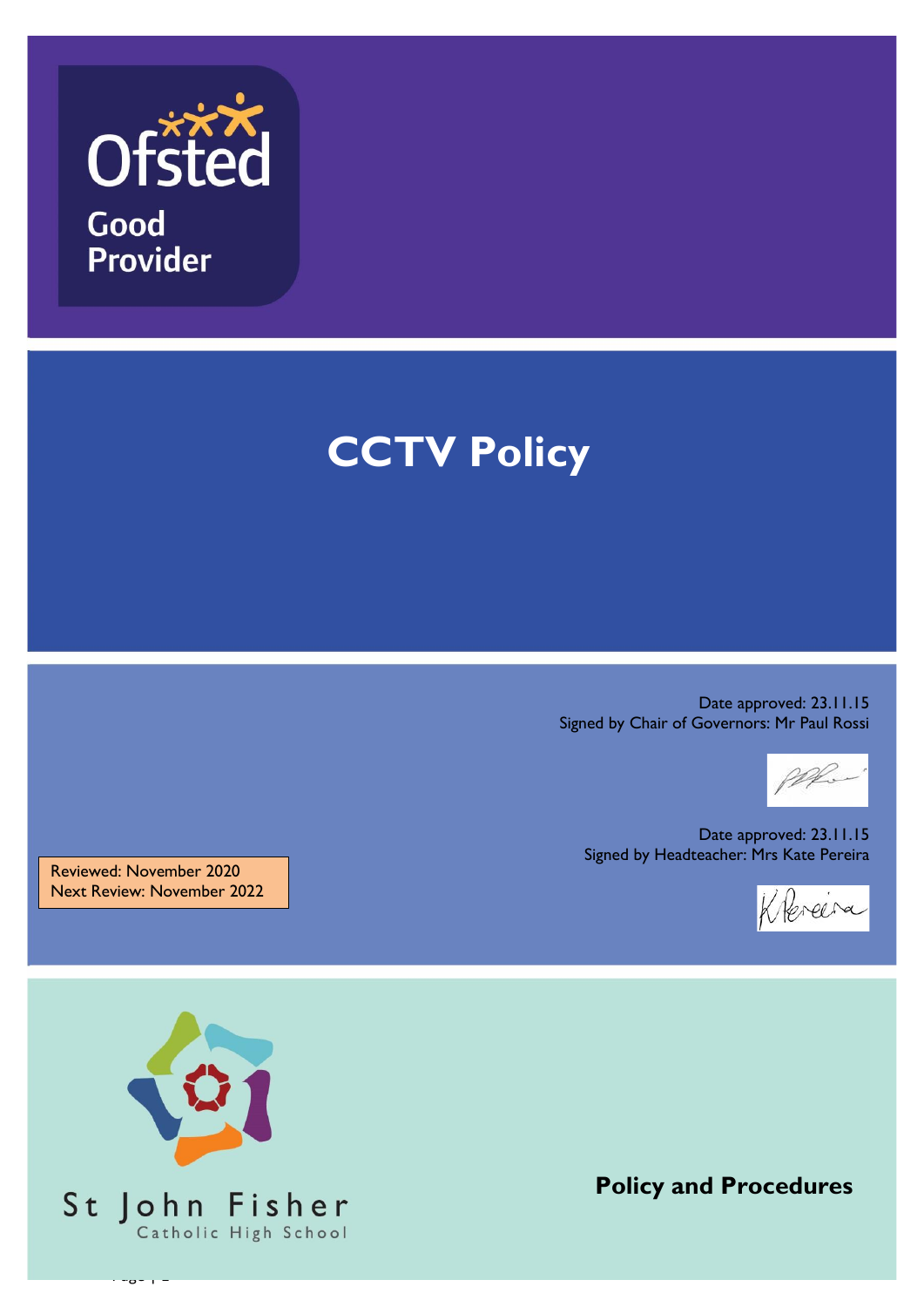# Contents

| The principal purposes of St John Fisher Catholic High School's use of CCTV:3 |
|-------------------------------------------------------------------------------|
|                                                                               |
|                                                                               |
|                                                                               |
|                                                                               |
|                                                                               |
|                                                                               |
|                                                                               |
|                                                                               |
|                                                                               |
|                                                                               |
|                                                                               |
|                                                                               |
|                                                                               |
|                                                                               |
|                                                                               |
|                                                                               |
|                                                                               |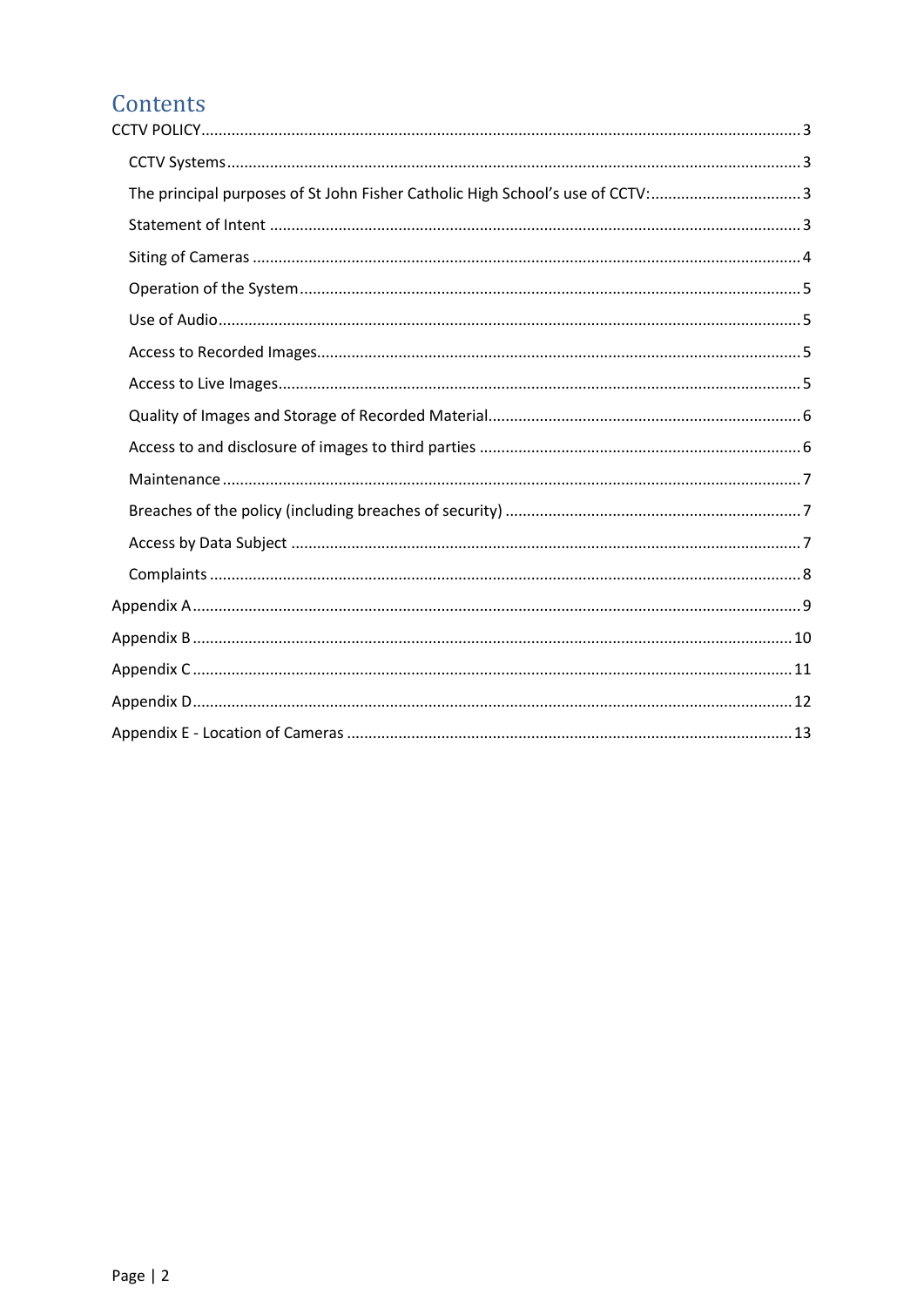# <span id="page-2-0"></span>**CCTV POLICY**

#### *"I have come that they may have life and have it to the full"*

*John Chapter 10*

#### **Introduction**

The purpose of this Policy is to regulate the management, operation and use of the closed circuit television (CCTV) system at St John Fisher Catholic High School. The system comprises a number of fixed and dome cameras located within and around the school buildings. All cameras are controlled from the Site Office and the system can only be accessed by nominated staff. The school owns the internal CCTV system.

The Policy will be subject to review by the Governors, to include consultation as appropriate with interested parties.

# <span id="page-2-1"></span>**CCTV Systems**

- 1. Data Controller of the Scheme Business Manager, St John Fisher Catholic High School, Park Lane, Peterborough, PE1 5JN.
- 2. The Governing Body of St John Fisher Catholic High School considers that the CCTV Scheme can contribute to security and the health and safety of pupils, staff and visitors.
- 3. The Headteacher and governors at the school have considered the need for using a CCTV system and have decided that it is required for the prevention of crime and for protecting the safety of students, staff and visitors to the site. It will not be used for any other purpose.
- 4. The general management of CCTV at St John Fisher Catholic High School is currently vested with the Business Manager.
- 5. The day to day management and operation of the CCTV system is the responsibility of the Site Manager.

# <span id="page-2-2"></span>**The principal purposes of St John Fisher Catholic High School's use of CCTV:**

- a) To increase personal safety of students, staff and visitors and reduce the fear of crime
- b) To protect the school buildings and their assets
- c) To protect members of the public and private property
- d) To improve security and to detect persons who are not authorised to be on the premises
- e) To support Police in a bid to deter and detect crime
- f) To assist in identifying, apprehending and potentially prosecuting offenders
- g) To identify individuals engaged in improper conduct.

#### <span id="page-2-3"></span>**Statement of Intent**

This policy has been drafted in accordance with the CCTV Code of Practice, revised edition 2008. St John Fisher Catholic High School is registered as a Data Controller with the Information Commissioner's Office in accordance with the General Data Protection Regulations 2016 (GDPR).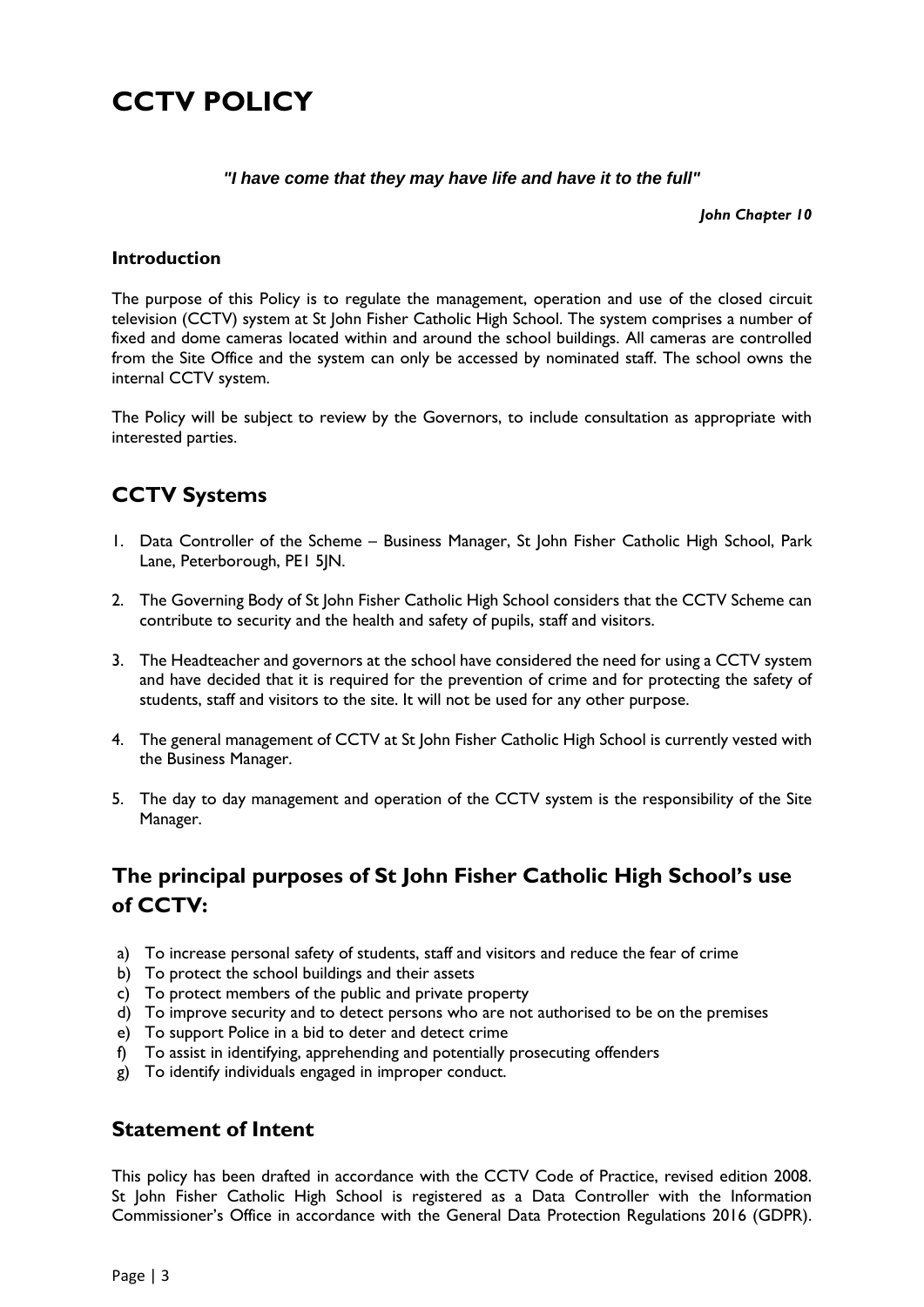This Policy follows the GDPR guidelines. The school will treat the system and all information, documents and recordings obtained and used as data protected by the Act.

Cameras will be used to monitor activities within the school and the grounds to identify adverse activity actually occurring, anticipated or perceived, and for the purpose of securing the safety and well being of the school's students and staff, together with its visitors.

Static cameras are positioned to ensure they do not focus on private homes, gardens and other areas of private property. At no time will a camera be directed to follow or track an individual.

Materials or knowledge secured as a result of CCTV use will not be used for any commercial purpose. CDs/Images will only be released for use in the investigation of a specific crime and with the written authority of the police. CDs/images will never be released to the media for purposes of entertainment.

The planning and design has endeavoured to ensure that the CCTV Scheme will give maximum effectiveness and efficiency within available means, but it is not possible to guarantee that the system will cover or detect every single incident taking place in the areas of coverage.

Warning signs, as required by the Code of Practice of the Information Commissioner, have been placed at all access routes to areas covered by the school's CCTV system.

### <span id="page-3-0"></span>**Siting of Cameras**

- 1. The location of CCTV cameras is based upon a variety of information including security, health and safety and safeguarding.
- 2. All such CCTV equipment installed in School will only be sited in such a way that it only monitors those spaces that are intended to be covered by the equipment.
- 3. If domestic areas such as gardens or areas not intended to be covered by the scheme border those spaces which are intended to be covered by the equipment, then the school shall consult with the owners of such spaces if images from those spaces might be recorded. In the case of back gardens, this would be the resident of the property overlooked.
- 4. The employees and students will be made aware of the purpose (s) for which the scheme has been established and notices to this effect will be displayed in the school reception area and the school hall foyer. Parents will be informed through the school prospectus.
- 5. The operators will only use the equipment in order to achieve the purpose(s) for which it has been installed.
- 6. Cameras that are adjustable by the operators will not be adjusted or manipulated by them to overlook spaces which are not intended to be covered by the scheme, other than as described in 7 below.
- 7. If it is not possible physically to restrict the equipment to avoid recording images from those spaces not intended to be covered by the scheme, then operators will be trained in recognising the privacy implications of such spaces being covered.
- 8. Signs, of no less than the minimum standard, will be placed so that the public are aware that they are entering a zone that is covered by CCTV.
- **9.** Internal cameras are located in general circulation areas with the exception of the cameras located to view the washbasin areas in the student toilets to reduce vandalism. Students' privacy is not compromised by the latter.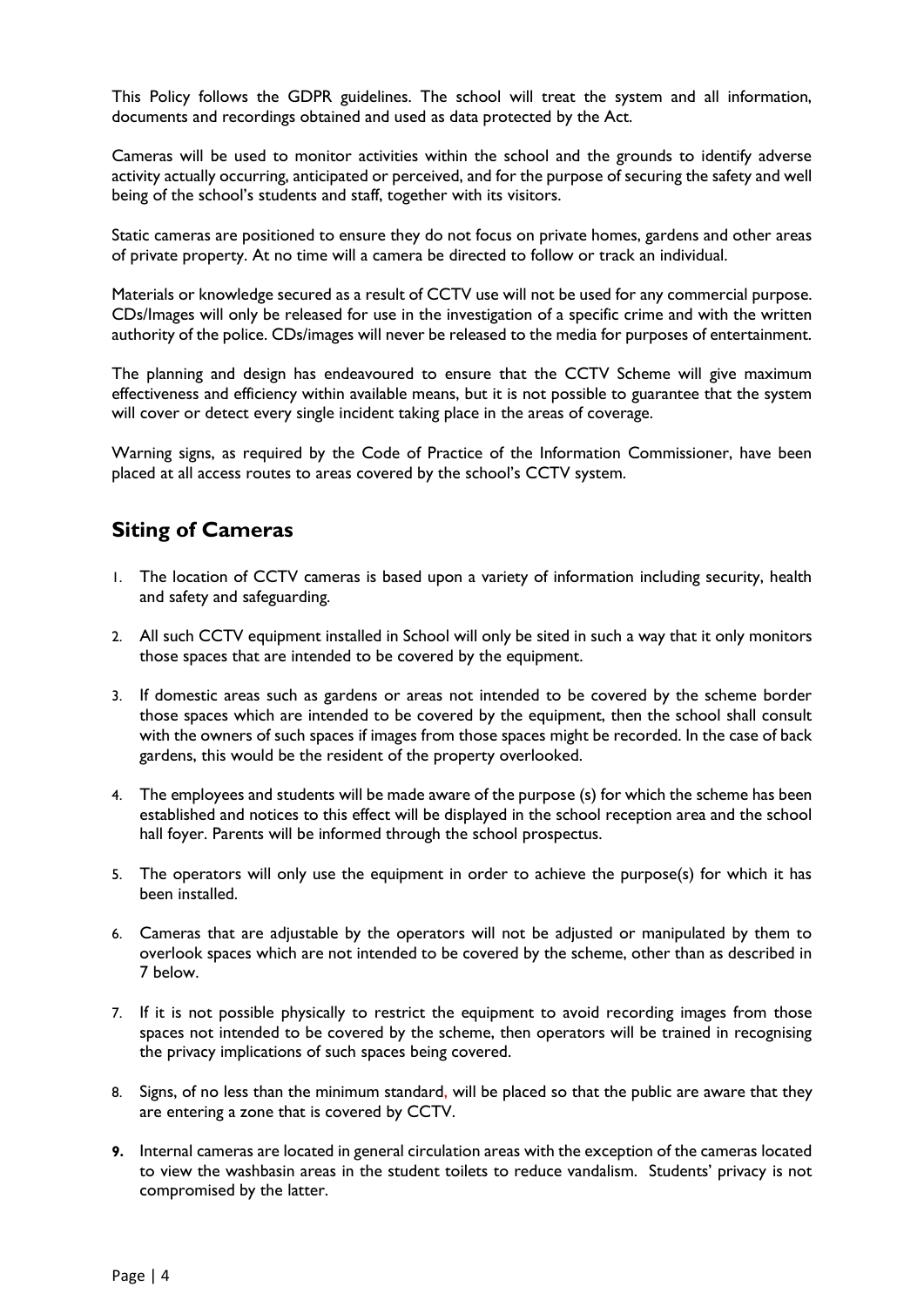# <span id="page-4-0"></span>**Operation of the System**

- 1. The CCTV system will be administered and managed by the IT (Support) team in partnership with Site team, in accordance with the CCTV Code of Practice. The day-to-day management will be the delegated responsibility of the Site Manager during the day, and the Site Officer/Assistant Caretaker on duty out of hours and at weekends.
- **2.** The CCTV system will operate 24 hours each day, every day of the year, recording all activity.

### <span id="page-4-1"></span>**Use of Audio**

- 1. The CCTV Code of Practice (CoP), revised edition 2008, states that the use of audio can be justified in limited circumstances and that operators should not 'listen in'.
- 2. The CCTV system installed in school records visual images only and is not an audio system.

# <span id="page-4-2"></span>**Access to Recorded Images**

- 1. Access to the recorded images is restricted to designated members of staff some of whom will also have the authority to decide whether to allow requests for access from other individuals. See Appendix A for details.
- 2. Viewing of the recorded images should take place in a restricted area, for example, in the Site Office or designated member of staff's office. Other employees will not be allowed to have access to that area when a viewing is taking place.
- *3.* A record should be kept of occasions where CCTV images are viewed and should be recorded appropriately. See Appendix B.
- 4. All operators and employees with access to images should be aware of the procedure that needs to be followed when accessing the recorded images.
- 5. All operators should be trained in their responsibilities under the Code of Practice, i.e. they should be aware of:
	- The user's security policy eg procedures to have access to recorded images;
	- The user's disclosure policy
- 6. The main CCTV system is in the IT (support) office and the Site Manager's office. Both are password protected and only authorised staff have passwords to gain access to recorded images. Additionally there are cameras on the computer network which are administered in the same way.

# <span id="page-4-3"></span>**Access to Live Images**

- 1. Monitors displaying images from areas in which individuals would have an expectation of privacy should not be viewed or be capable of being viewed by anyone other than authorised persons.
- 2. Viewing of live images should only be carried out when there is a suspicion that improper conduct may be carried out at a particular time.
- 3. The privacy of staff and students going about their normal legitimate business must be respected at all times.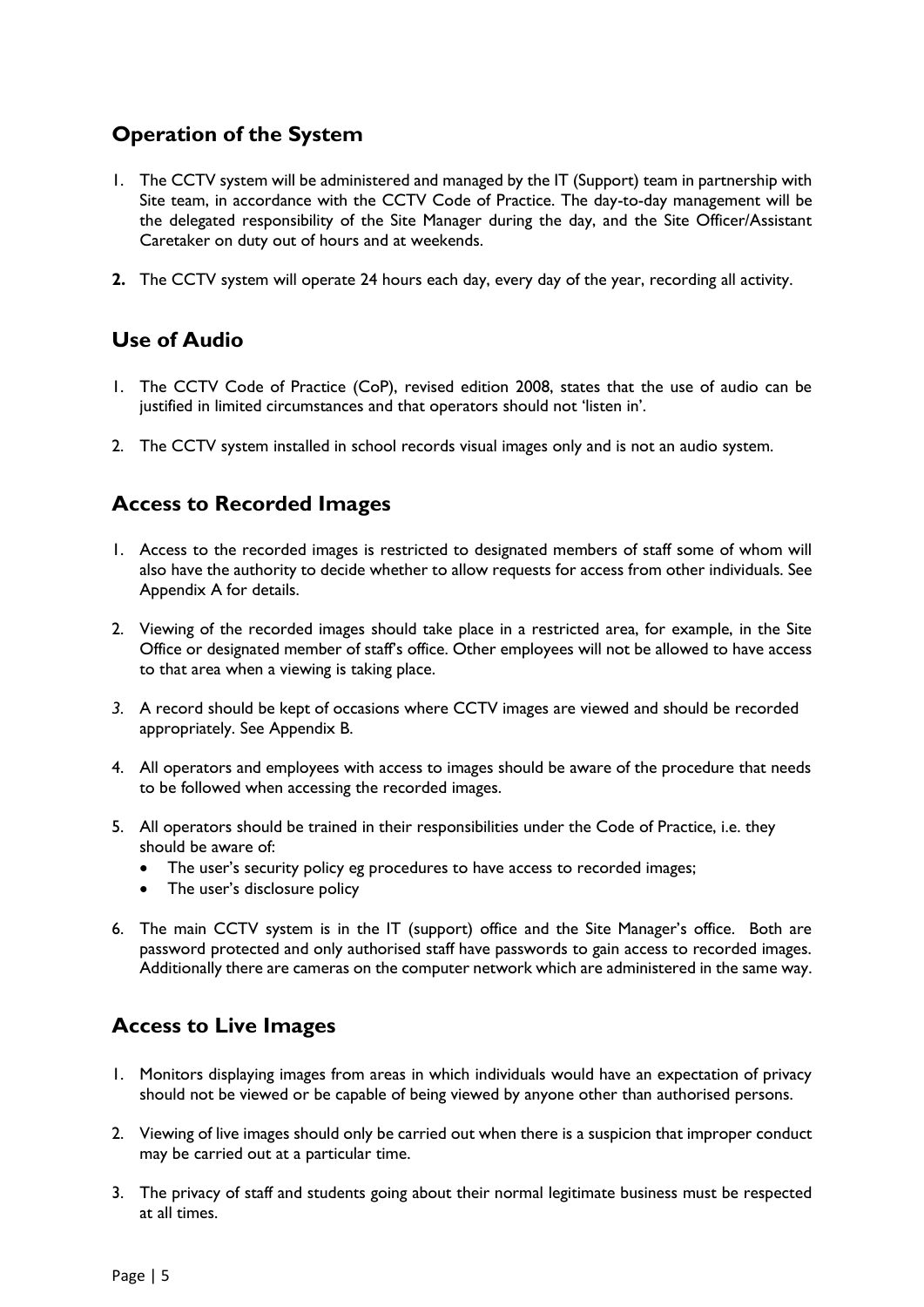# <span id="page-5-0"></span>**Quality of Images and Storage of Recorded Material**

- 1. Upon installation an initial check will be undertaken to ensure that the equipment performs properly. Regular checks will be made thereafter to ensure that the system is operating properly.
- 2. Images are retained on a hard disc drive for a period of 14 calendar days. Copies can be made for investigation purposes.
- 3. Checks will be made to ensure the accuracy of any features such as the location of the camera and/or date and time reference. Where the time/date etc are found to be out of sync with the current time/date, the operators will take such remedial action as is continued in the operations manual to correct the error.
- 4. Cameras will only be situated so that they will capture images relevant to the purpose for which the scheme has been established.
- 5. When installing cameras, consideration will be given to the physical conditions in which the cameras are located.
- 6. Cameras will be properly maintained and serviced to ensure that clear images are recorded. Servicing will be carried out at least annually.
- 7. Cameras should be protected from vandalism in order to ensure that they remain in working order.
- 8. A maintenance log will be kept in the monitoring centre of the system concerned.
- 9. The school's Site Manager will be:
	- The person responsible for making arrangements for ensuring that a damaged camera is fixed
	- Ensuring that the camera is fixed within a specific time period
	- Monitoring the quality of the maintenance work
- 10. Once the retention period has expired, the images will be removed or erased.
- 11. Images that are to be retained for evidential purposes will be retained in a secure place to which access is controlled.

#### <span id="page-5-1"></span>**Access to and disclosure of images to third parties**

- 1. Access to recorded images will be restricted to those persons who need to have access in order to achieve the purpose(s) of using the equipment.
- 2. All access to the medium on which the images are recorded should be documented.
- 3. Disclosure of the recorded images to third parties should only be made in limited and prescribed circumstances. Subject to paragraph 1 above, in disclosure will be limited to the following classes of persons/agencies.
	- Law enforcement agencies, where the images recorded would assist in a specific enquiry;
	- Highways authorities in respect of traffic management matters;
	- Law enforcement agencies where the images would assist a specific criminal enquiry;
	- Prosecution Agencies;
	- Relevant legal representatives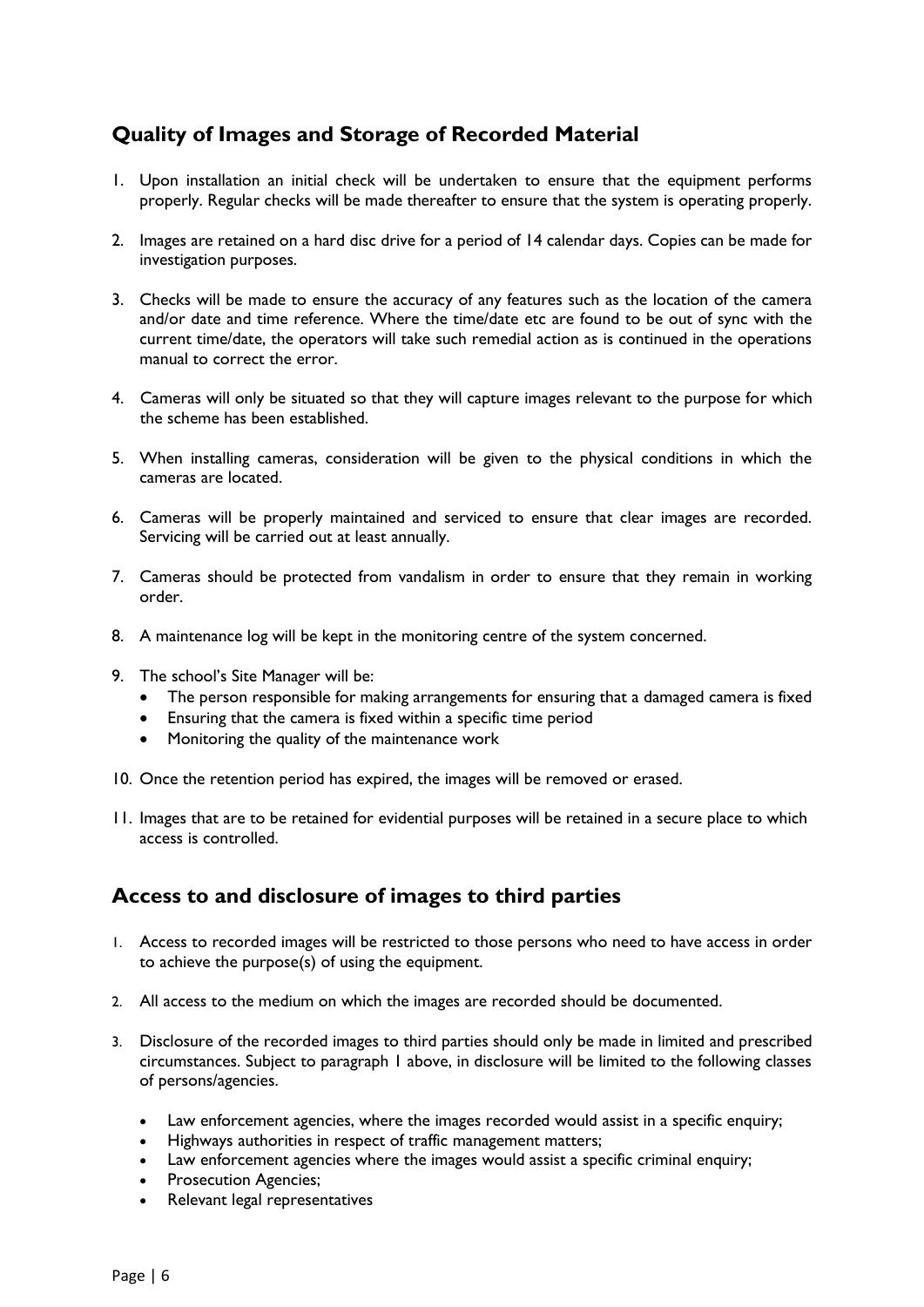- 4. All requests for access or for disclosure should be recorded, if access or disclosure is denied, the reason should be documented.
- 5. If access to or disclosure of the images is allowed, then the following will be documented. (Appendix C)
	- The date and time at which access was allowed or the date on which disclosure was made;
	- The identification of any third party who was allowed access or to whom disclosure was made;
	- The reason for allowing access or disclosure;
	- Location of the images
	- Any crime incident number to which images may be relevant
	- Signature of person authorised to collect the medium where appropriate.
- 6. Recorded images will not be made more widely available for example they should not be routinely made available to the media or placed on the Internet.
- 7. If it is intended that images will be made more widely available, that decision should be made by the Headteacher or designated member of staff and the reason for that decision should be documented.
- 8. If it is decided that images will be disclosed to the media (other than in the circumstances outlined above), the images of individuals will need to be disguised or blurred so that they are not readily identifiable.

#### <span id="page-6-0"></span>**Maintenance**

The CCTV systems in school are maintained by the IT (support) team and the Site team.

# <span id="page-6-1"></span>**Breaches of the policy (including breaches of security)**

The Headteacher, or senior leader acting on his behalf, will initially investigate any breach of the CCTV policy by school staff. Any serious breach of the policy will be subject to the terms of disciplinary procedures already in place.

# <span id="page-6-2"></span>**Access by Data Subject**

The GDPR provides Data Subjects (individuals to whom "personal data" relate) with a right to data held about them, including those obtained by CCTV. Requests for Data Subject Access should be made through the Business Manager.

- 1. In accordance with Section 7 of the GDPR 1998 (Subject Access), an individual who believes that their image has been captured by this scheme is entitled to make a written request to the Data Controller. Upon receipt of essential information, a systems search will be conducted and subject to certain conditions, the individual will be allowed access to the personal data held.
- 2. All subject access requests should be referred in the first instance to the Business Manager who will liaise with the Headteacher and Site Manager.
- 3. All staff involved in operating the equipment must be able to recognise a request for access to recorded images by data subjects and how such requests are to be dealt with.
- *4.* Data subjects should be provided with a standard subject access request form, a copy of this form is attached (Appendix D).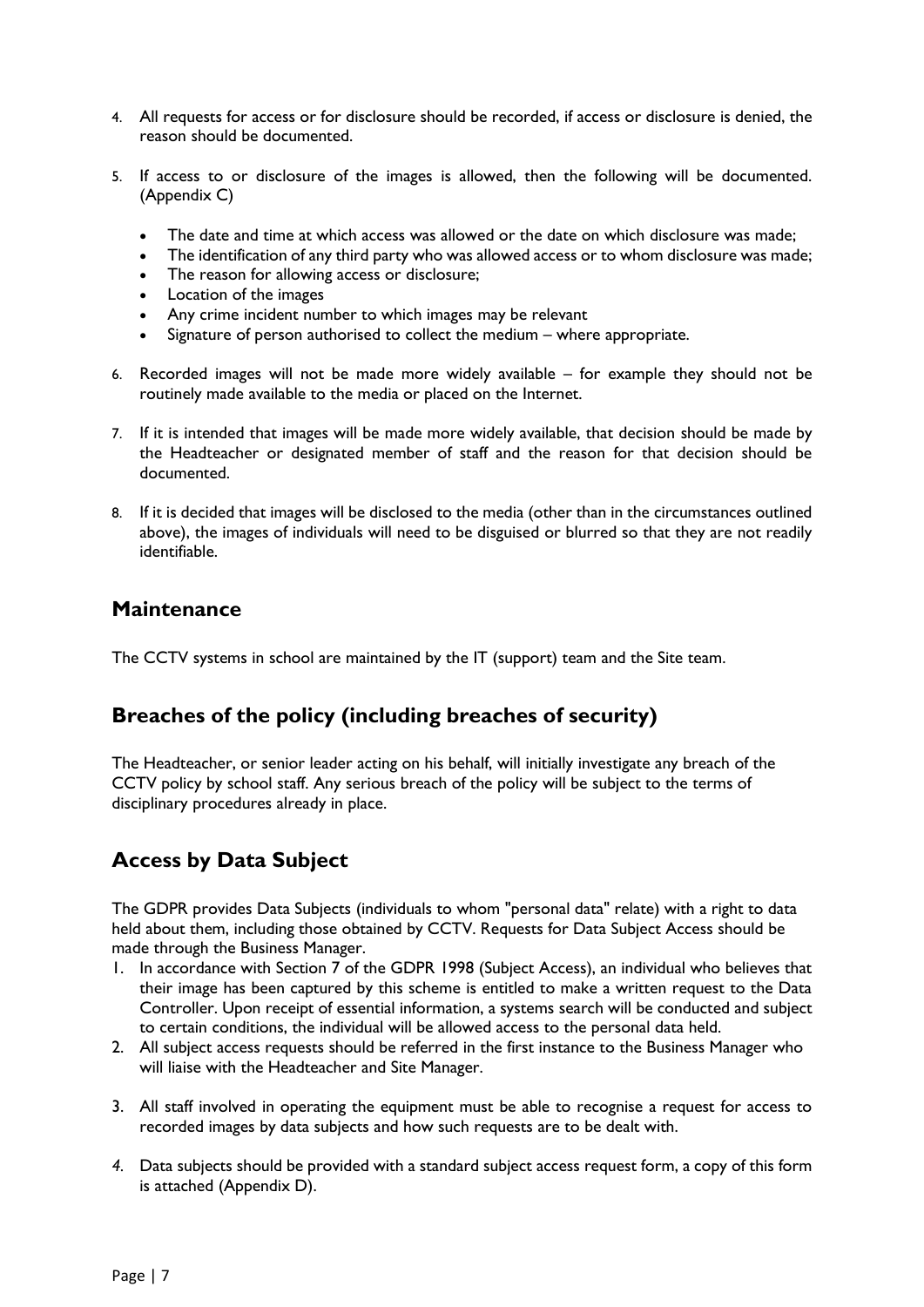The above form will also enquire whether the individual would be satisfied with merely viewing the images recorded. The form will also indicate that the response will be provided promptly and in any event within 40 days of receiving.

- 5. Individuals, at the time of any subject access request, will be given a description of the type of images recorded and retained and the purpose for which the recording and retention takes place. They should be informed of their rights as provided by the 1998 Act.
- 6. Prior to any authorised disclosure, the Headteacher will need to determine whether the images of another "third party" individual features in the personal data being applied for and whether these third party images are held under a duty of confidence.
- 7. If third party images are not to be disclosed the System Manager shall arrange for the third party images to be disguised or blurred.
- 8. If the Headteacher decides that a subject access request from an individual is not to be complied with, the following should be documented:
	- The identity of the individual making the request;
	- The date of the request;
	- The reason for refusing to supply the images requested;
	- The name and signature of the person making the decision.

### <span id="page-7-0"></span>**Complaints**

Any complaints about the school's CCTV system should be addressed to the Headteacher.

**Reviewed by the Governors Finance and Premises Committee:** November 2015

**Next Review Date:** November 2022 **Staff Member Responsible:** Business Manager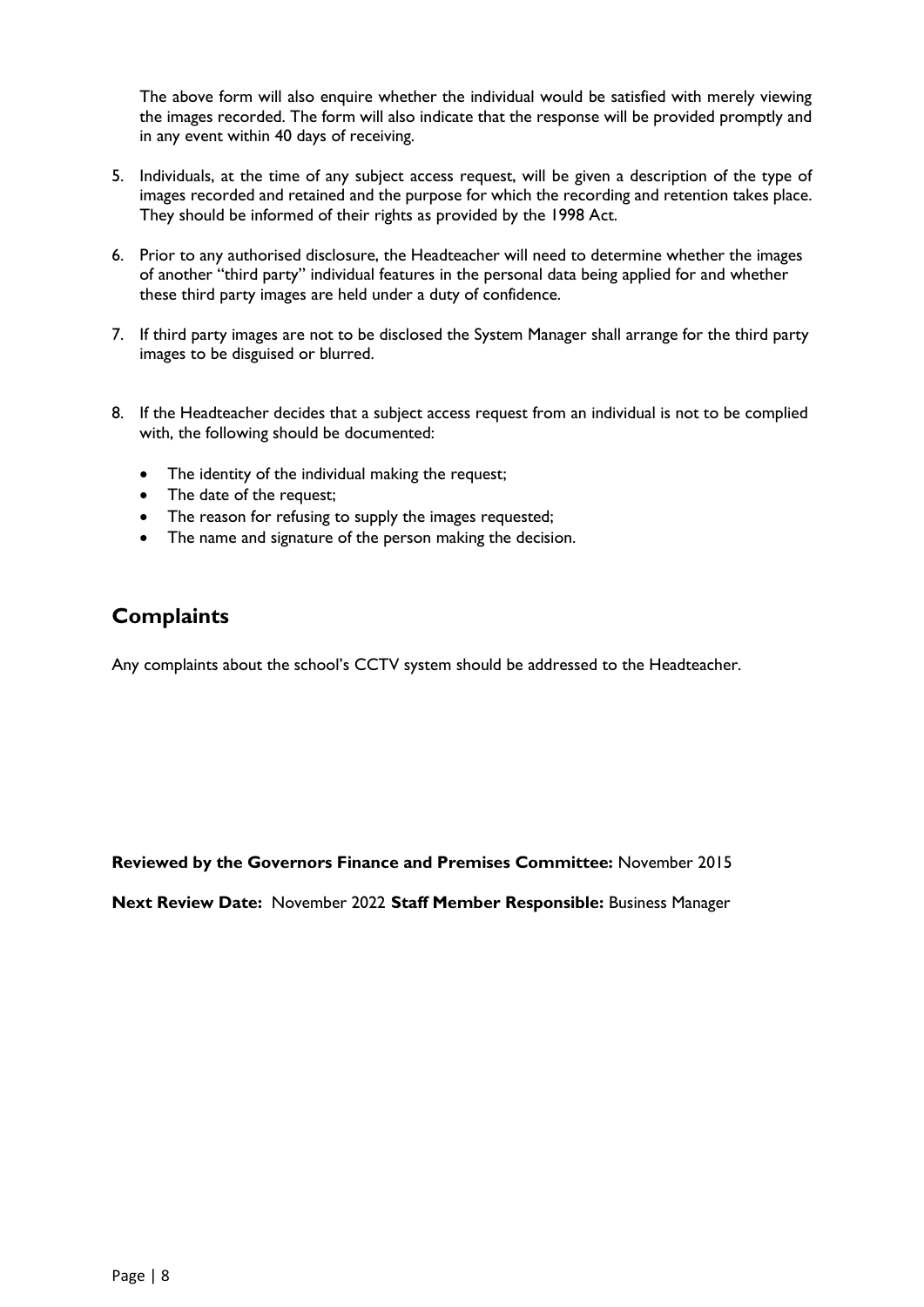# <span id="page-8-0"></span>**Appendix A**

#### **Staff authorised to operate CCTV System**

The Business Manager, IT (Support) team, Site Manager and Site Officer are the only staff who have permission to operate the CCTV system.

#### **Staff authorised to view CCTV footage / still images**

Members of SLT, Heads of House, Student Support Officers, the school based PCSO and those authorised to operate the system (listed above) are the only members of staff permitted to view CCTV footage or still pictures. Persons not named above must seek authorisation from a member of SLT. This includes all members of staff and police officers. The Police are able to use footage for evidence following an incident providing prior permission has been agreed with a member of SLT.

#### **Staff authorised to make copies of CCTV footage / still images**

The IT (Support) team are authorised to access the CCTV system in order to make copies of images (stills and video footage) if requested to do so by an authorised member of staff.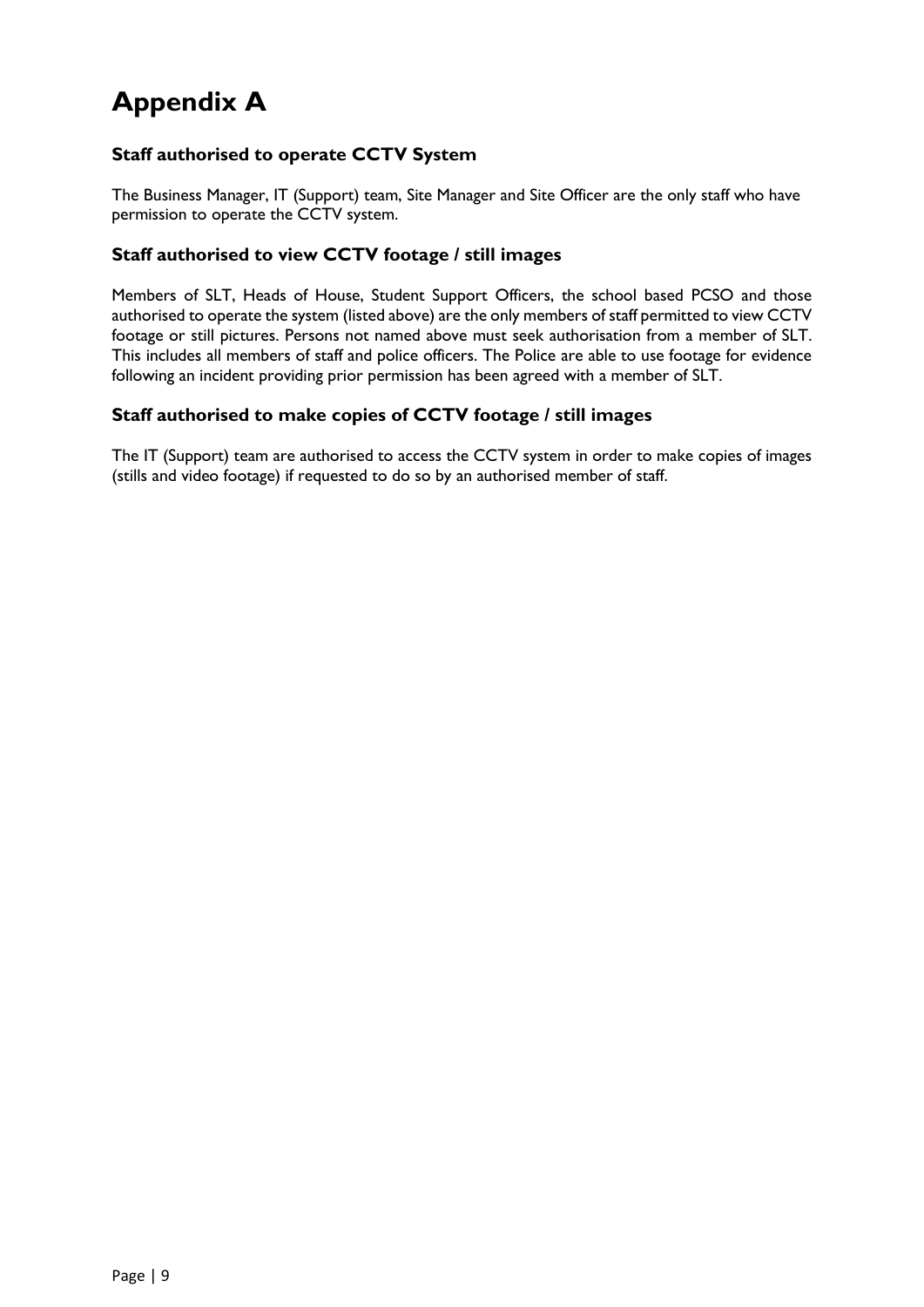<span id="page-9-0"></span>

| <b>Appendix B</b>                                 |  |                |  |  |  |
|---------------------------------------------------|--|----------------|--|--|--|
| <b>CCTV - St John Fisher Catholic High School</b> |  | St John Fisher |  |  |  |
| Recording of Viewing by Authorised School Staff   |  |                |  |  |  |
| Date and Time Image Viewed:                       |  |                |  |  |  |
|                                                   |  |                |  |  |  |
| Name of Persons Viewing the Image:                |  |                |  |  |  |
| <b>Name</b>                                       |  | Role           |  |  |  |
|                                                   |  |                |  |  |  |
|                                                   |  |                |  |  |  |
| Reason for the viewing:                           |  |                |  |  |  |
|                                                   |  |                |  |  |  |
| Outcome, if any, of the viewing:                  |  |                |  |  |  |
|                                                   |  |                |  |  |  |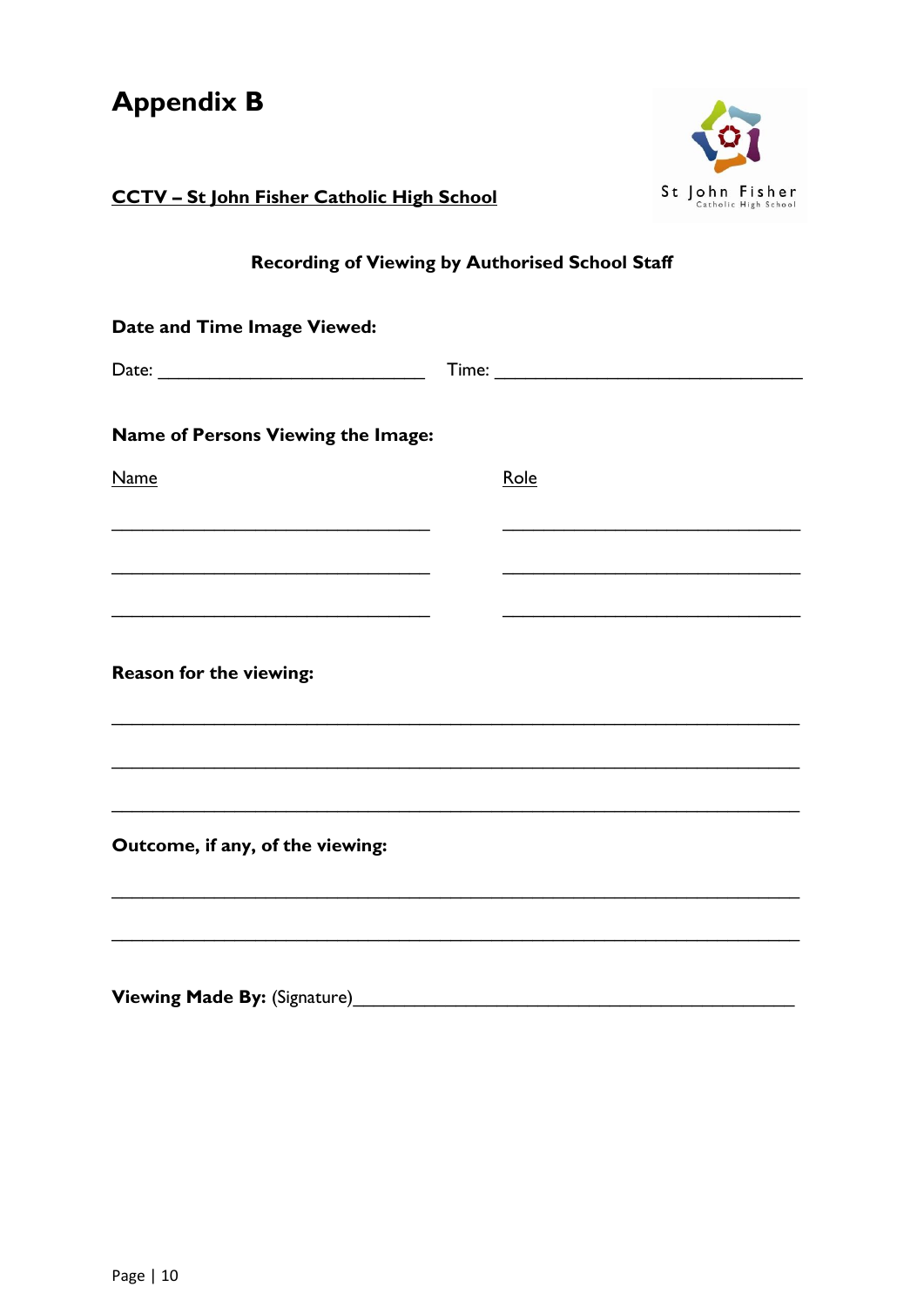<span id="page-10-0"></span>

| <b>Appendix C</b>                                                             |                                        |
|-------------------------------------------------------------------------------|----------------------------------------|
| <b>CCTV - St John Fisher Catholic High School</b>                             | St John Fisher<br>Catholic High School |
| Recording of Viewing by Third Party (e.g. Police)                             |                                        |
| Date and Time Access Allowed:                                                 |                                        |
|                                                                               |                                        |
| Identification of any third party who was allowed access:                     |                                        |
| Names of school staff present:                                                |                                        |
| <b>Reason for allowing access:</b>                                            |                                        |
| Crime incident number if applicable:                                          |                                        |
| Location of the images:                                                       |                                        |
| Signature of the person authorised to collect the medium - where appropriate: |                                        |
| Date and time copy created for evidential purposes:                           |                                        |
|                                                                               |                                        |
|                                                                               |                                        |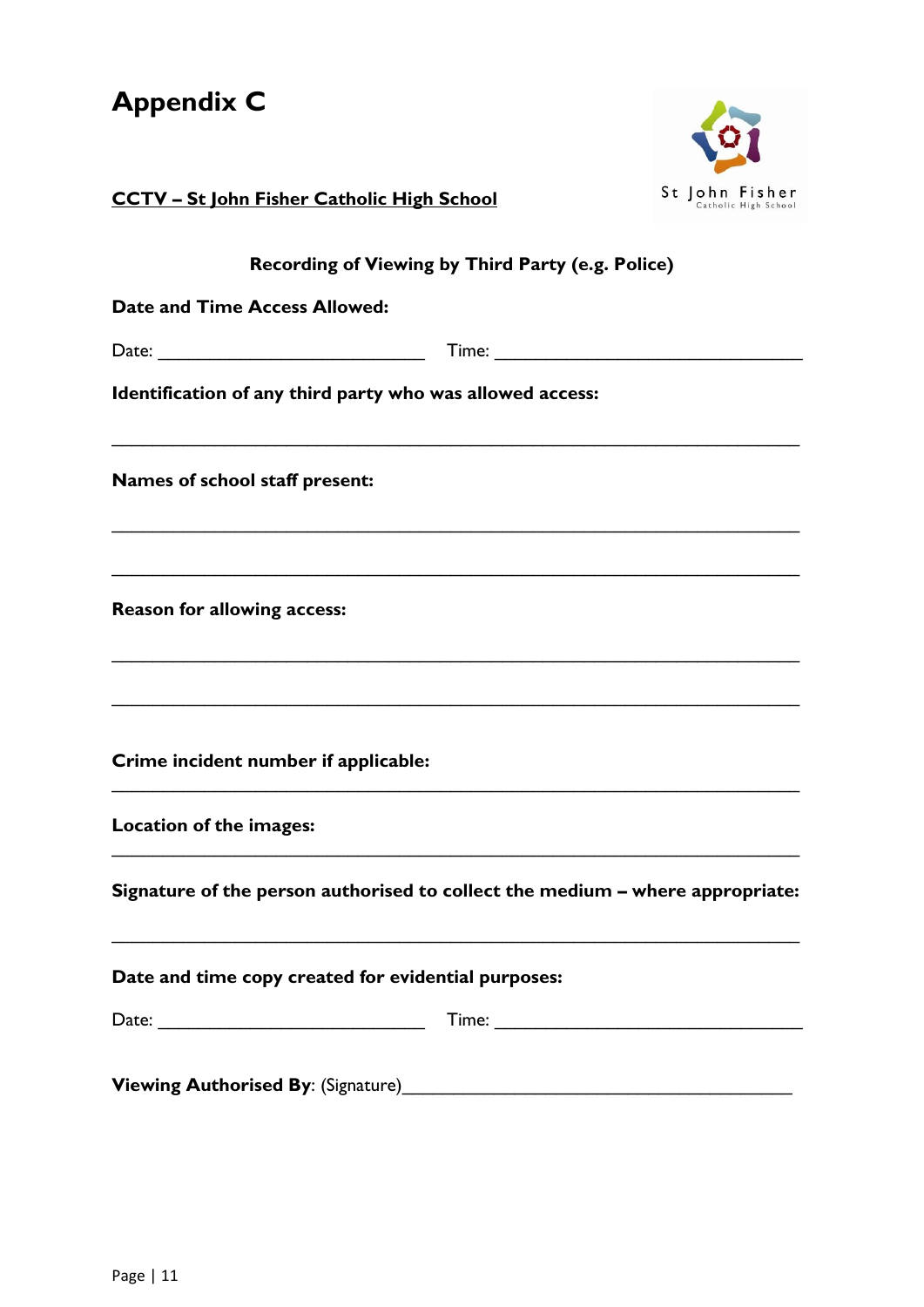# <span id="page-11-0"></span>**Appendix D**



# **CCTV – St John Fisher Catholic High School**

| Form to Request Access to CCTV Images |  |  |  |  |
|---------------------------------------|--|--|--|--|
| Name:                                 |  |  |  |  |
| Address:                              |  |  |  |  |
|                                       |  |  |  |  |
|                                       |  |  |  |  |
|                                       |  |  |  |  |
|                                       |  |  |  |  |
|                                       |  |  |  |  |
|                                       |  |  |  |  |
|                                       |  |  |  |  |
|                                       |  |  |  |  |

Please complete the details above.

The Headteacher will consider the request and respond within 7 days.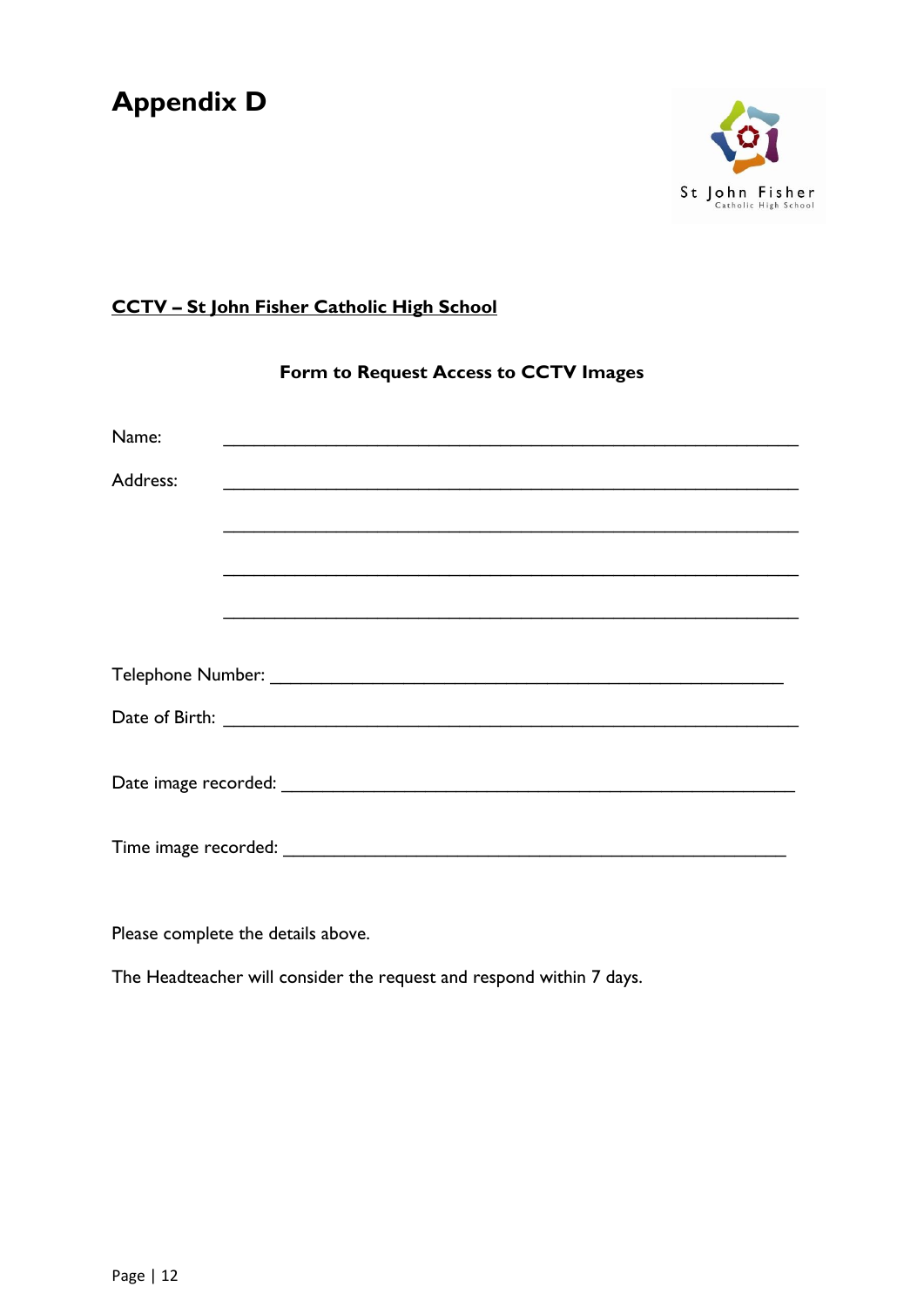# <span id="page-12-0"></span>**Appendix E - Location of Cameras**

| <b>IP Address</b> | Location                         |
|-------------------|----------------------------------|
| 192.168.240.4     | Block 1 Comms DVR 1              |
| 192.168.240.5     | Block 1 Comms DVR 2              |
| 192.168.240.6     | <b>Block 1 Comms DVR 3</b>       |
| 192.168.240.7     | Block 1 Comms DVR 3              |
| 192.168.240.8     | <b>Block 1 Comms DVR 4</b>       |
|                   |                                  |
| 192.168.240.20    | <b>Block 1 Main Path</b>         |
| 192.168.240.21    | Block 1 Science 311 outer        |
| 192.168.240.22    | Block 2A Atuim Upper             |
| 192.168.240.23    | <b>Block 2B Hall Corridor</b>    |
| 192.168.240.24    | <b>Block 2B Student Services</b> |
| 192.168.240.25    | <b>Block 2A Library</b>          |
| 192.168.240.26    | Block 2B Goods In                |
| 192.168.240.27    | <b>Block 2A Reception</b>        |
| 192.168.240.28    | <b>Block 2B Servery</b>          |
| 192.168.240.29    | <b>Block 2B MainHall</b>         |
| 192.168.240.30    | N/A                              |
| 192.168.240.31    | Block 3 RM 108 External          |
| 192.168.240.32    | <b>Block 2B Main Gate</b>        |
| 192.168.240.33    | <b>Block 4 Sports Hall</b>       |
| 192.168.240.34    | <b>Block 2B Atrium Outside</b>   |
| 192.168.240.35    | <b>Block 2B Atrium Lower</b>     |
| 192.168.240.36    | Block 3 RM111 External           |
| 192.168.240.37    | Block 2A Lobby                   |
| 192.168.240.38    | <b>Block 1 CourtYard</b>         |
| 192.168.240.39    | <b>Block 1 Art OutSide</b>       |
| 192.168.240.40    | <b>Block 2B Bikes</b>            |
| 192.168.240.41    | <b>Block 2B Atrium Stairs</b>    |
| 192.168.240.42    | <b>Block 1 Toilet</b>            |
| 192.168.240.43    | <b>Sports Hall Entrance</b>      |
| 192.168.240.44    | Block 3 RM211                    |
| 192.168.240.45    | Science Back Path                |
| 192.168.240.46    | Reception outer                  |
| 192.168.240.47    | Field                            |
| 192.168.240.48    | <b>Block 3 Walkway</b>           |
| 192.168.240.49    | <b>Block 2A Inventry Scan</b>    |
| 192.168.240.50    | <b>Block 1 Toilets</b>           |
| 192.168.240.51    | <b>Block 3 Toilets</b>           |
| 192.168.240.52    | <b>Block 3 Doors Right</b>       |
| 192.168.240.53    | <b>Block 3 Upper Stairs</b>      |
| 192.168.240.54    | <b>Block 3 Copier</b>            |
| 192.168.240.55    | <b>Block 3 Maths</b>             |
| 192.168.240.56    | <b>Block 3 Doors Left</b>        |